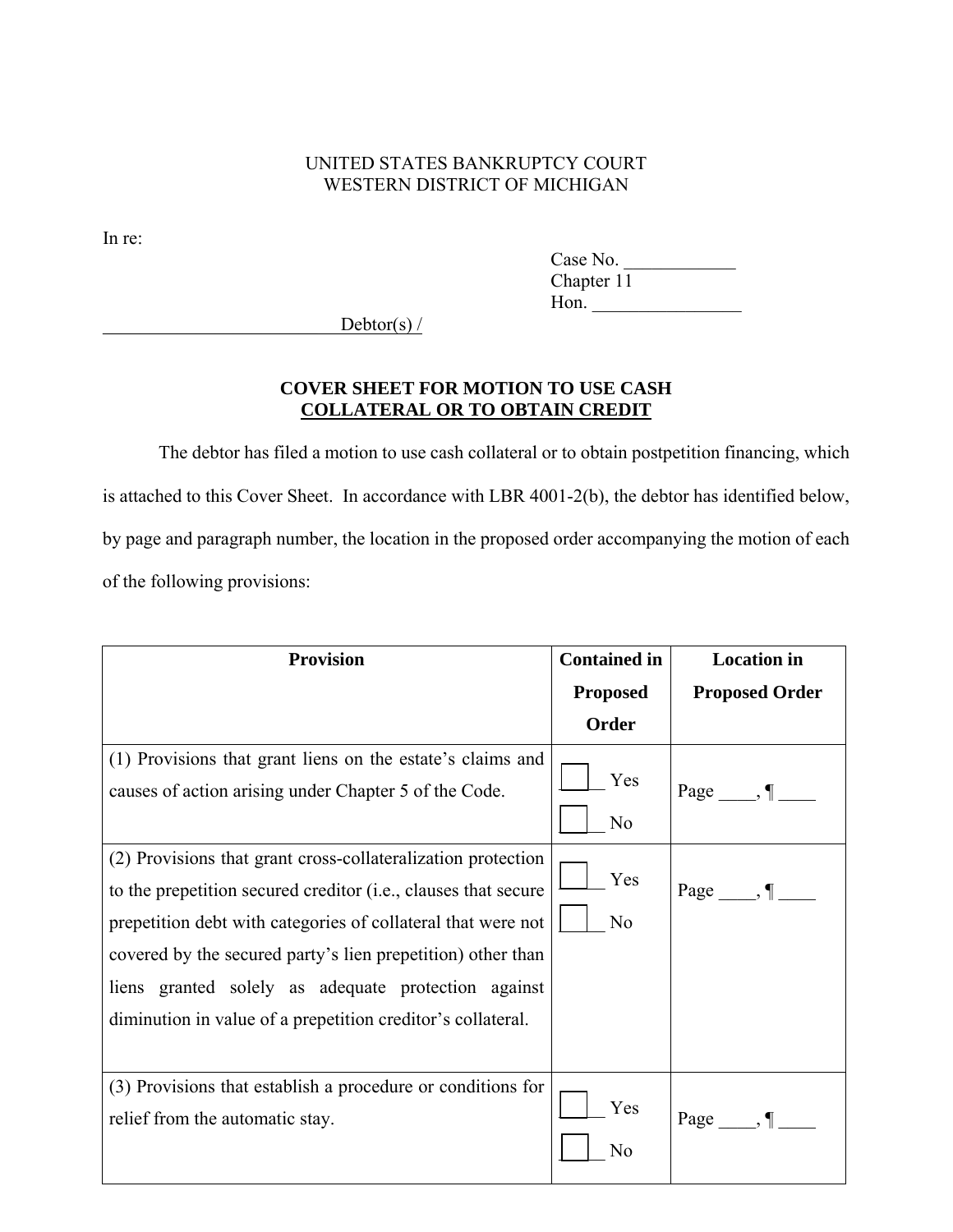| (4) Provisions regarding the validity or perfection of a<br>secured creditor's prepetition liens or that release claims<br>against a secured creditor.          | Yes<br>N <sub>o</sub> | Page $\_\_\$ , $\P$       |
|-----------------------------------------------------------------------------------------------------------------------------------------------------------------|-----------------------|---------------------------|
| (5) Provisions that prime any lien without that lienholder's<br>consent.                                                                                        | Yes<br>N <sub>o</sub> | Page, $\P$                |
| (6) Provisions that relate to a sale of substantially all of the<br>debtor's assets.                                                                            | Yes<br>N <sub>o</sub> | Page $\_\_\$              |
| (7) Provisions for the payment of professional fees of the<br>debtor or any committees, including any carve-outs for<br>such payments.                          | Yes<br>N <sub>o</sub> | Page, $\P$                |
| (8) Provisions for the payment of prepetition debt.                                                                                                             | Yes<br>N <sub>o</sub> | Page $\_\_\$              |
| (9) Provisions that waive the debtor's exclusive right to file<br>or solicit acceptances of a plan during the time periods<br>specified in 11 U.S.C. $\S$ 1121. | Yes<br>N <sub>0</sub> | Page, $\P$                |
| (10) Provisions that require the debtor's plan to be on terms<br>acceptable to the secured creditor.                                                            | Yes<br>N <sub>o</sub> | $Page \_\_\_ \P \_\_\_$   |
| (11) Provisions that require or prohibit specific terms in the<br>debtor's plan.                                                                                | Yes<br>N <sub>0</sub> | $Page \_\_\$              |
| Provisions establishing that proposing a plan<br>(12)<br>inconsistent with the order constitutes a default.                                                     | Yes<br>N <sub>o</sub> | Page $\_\_\$ , $\P_\_\_\$ |
| (13) Provisions that waive surcharge under 11 U.S.C.<br>§ 506(c).                                                                                               | Yes<br>N <sub>0</sub> | $Page \_\_\$ , \P \_\_\   |